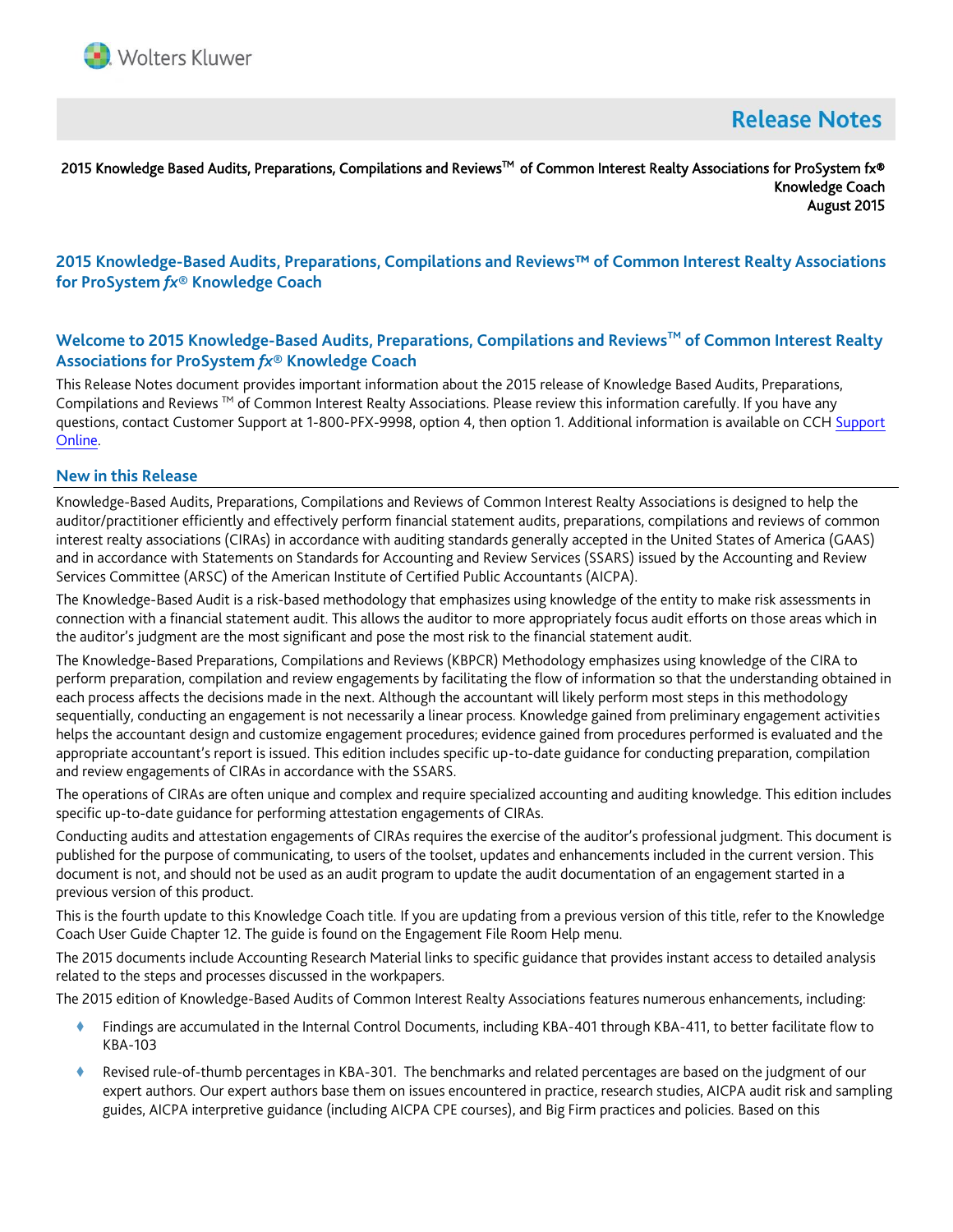information, with regard to this toolset, the commonly used rule of thumb amounts were revised to 1/2–2% for total assets and 1/2–2% for total revenues.

- Updates to the KBA-400 series workpapers to facilitate the changes to the 2013 Internal Control-Integrated Framework ("COSO Framework") established by the Committee of Sponsoring Organizations of the Treadway Commission AICPA's Code of Professional Conduct-Revised
- Several new forms and programs are available in this title including:
	- o AID-603 Component Identification and Analysis
	- o AID-835 Board Minutes Review Checklist
	- o AUD-908 Interim Review Program: Management Inquiries

The 2015 edition of Knowledge-Based Preparations, Compilations and Reviews of Common Interest Realty Associations features numerous enhancements, including:

- New Knowledge-Based Preparation Title package to address the requirements of SSARS No. 21 to enable the practitioner to perform an efficient preparation engagement in compliance with standards. New documents in the new Preparation title include:
	- o PRP-101 Overall Preparation Program
	- o PRP-201 Pre-Preparation Program: Procedures Performed Prior to a Preparation Engagement
	- o PRP-202 Preparation Program: Additional Procedures for Initial Year of Engagement
	- o PRP-801 Preparation Program: Significant Risks and Uncertainties
	- o PRP-901 Preparation Program: Discovery of Facts after the Completion of the Engagement
	- o PRP-902 Preparation Program: Going Concern
	- o KBP-101 Preparation: Significant Matters
	- o KBP-201 Preparation: Client/Engagement Acceptance and Continuance Form
	- o KBP-901 Preparation: Documentation Checklist
	- o KBP-902 Preparation: Review and Approval Checklist
	- o RPT-0999 Disclaimer to Accompany Prepared Financial Statements
	- o COR-203 Engagement Letter: Preparation of Financial Statements
- The Compilation and Review workpapers have been modified to address the requirements of SSARS No. 21 including new and modified practice points, procedures steps and reports.

For more information on specific program enhancements, review the 2015 CIRA Overviews for Knowledge Coach Users available at the following link or in the binder through the KCO-001 workpaper.

Audits :

[http://support.cch.com/updates/KnowledgeCoach/pdf/guides\\_tab/2015%20CIRA%20Audit%20Title%20Overview%20for%20Knowle](http://support.cch.com/updates/KnowledgeCoach/pdf/guides_tab/2015%20CIRA%20Audit%20Title%20Overview%20for%20Knowledge%20Coach%20Users.pdf) [dge%20Coach%20Users.pdf](http://support.cch.com/updates/KnowledgeCoach/pdf/guides_tab/2015%20CIRA%20Audit%20Title%20Overview%20for%20Knowledge%20Coach%20Users.pdf)

## Preparations, Compilations, and Reviews:

[http://support.cch.com/updates/KnowledgeCoach/pdf/guides\\_tab/2015%20CIRA%20Preparations,%20Compilations,%20and%20Revi](http://support.cch.com/updates/KnowledgeCoach/pdf/guides_tab/2015%20CIRA%20Preparations,%20Compilations,%20and%20Reviews%20Title%20Overview%20for%20Knowledge%20Coach%20Users.pdf) [ews%20Title%20Overview%20for%20Knowledge%20Coach%20Users.pdf](http://support.cch.com/updates/KnowledgeCoach/pdf/guides_tab/2015%20CIRA%20Preparations,%20Compilations,%20and%20Reviews%20Title%20Overview%20for%20Knowledge%20Coach%20Users.pdf)

In addition, forms and practice aids throughout have been updated to include new examples and tips and, where applicable, to take into account:

New literature, standards, and developments, reflected in the following current audit and accounting guidance:

- AU-C 930, Interim Financial Information
- AICPA Statement on Quality Control Standards No. 8 (SQSC-8), A Firm's System of Quality Control (Redrafted)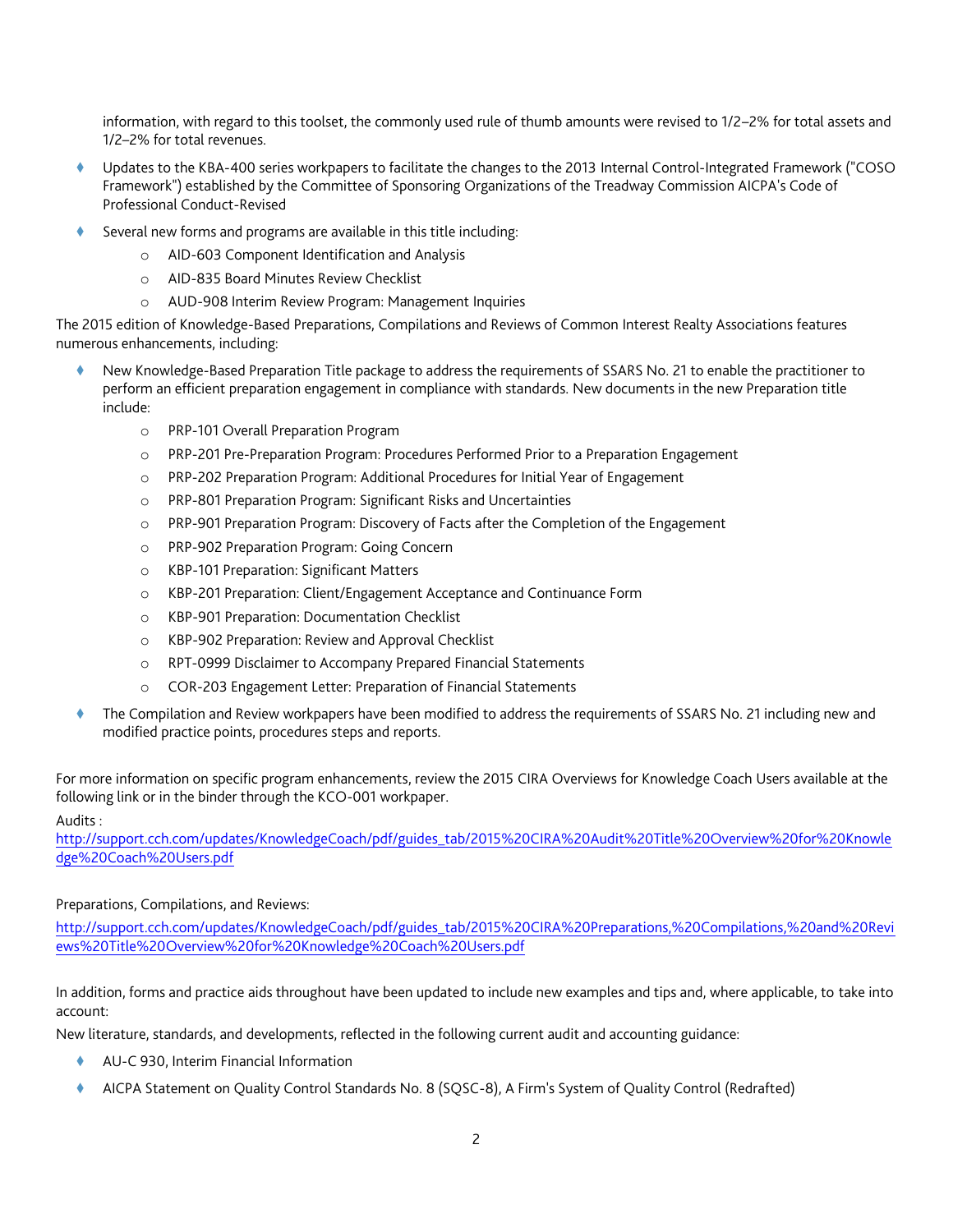- 2013 Internal Control-Integrated Framework (Framework) established by the Committee of Sponsoring Organizations of the Treadway Commission AICPA's Code of Professional Conduct—Revised
- FASB Accounting Standards Codification as of June 30, 2015, and through Accounting Standards Update No. 2015-10, including
	- o ASU No. 2015-03, Interest─Imputation of Interest (Subtopic 835-30): Simplifying the Presentation of Debt Issuance Costs;
	- o ASU No. 2015-04, Compensation─Retirement Benefits (Topic 715): Practical Expedient for the Measurement Date of an Employer's Defined Benefit Obligation and Plan Assets;
	- o ASU No. 2015-05, Intangibles─Goodwill and Other─Internal-Use Software (Subtopic 350-40): Customer's Accounting for Fees Paid in a Cloud Computing Arrangement;
	- o ASU No. 2015-06, Earnings Per Share (Topic 260): Effects on Historical Earnings per Unit of Master Limited Partnership Dropdown Transactions;
	- o ASU No. 2015-07, Fair Value Measurement (Topic 820): Disclosures for Investments in Certain Entities That Calculate Net Asset Value per Share (or Its Equivalent);
	- o ASU No. 2015-08, Business Combinations (Topic 805): Pushdown Accounting Amendments to SEC Paragraphs Pursuant to Staff Accounting Bulletin No. 115;
	- o ASU No. 2015-09, Financial Services─Insurance (Topic 944): Disclosures about Short-Duration Contracts; and
	- o ASU No. 2015-10, Technical Corrections and Improvements.
- Statement on Standards for Accounting and Review Services No. 21 (SSARS No. 21), Clarification and Recodification (including AR-C Section 60, General Principles for Engagements Performed in Accordance with Statements on Standards for Accounting and Review Service; AR Section 80, Compilation Engagements; AR Section 90, Review of Financial Statements);
- 2014/2015 Audit Risk Alert Developments in Review, Compilation, and Financial Statement Preparation Engagements—2014/15;
- Nonattest Services interpretation (ET Section 101.05, and 191-.015-016; as of December 15, 2014, ET Section 1.295); and
- AICPA Code of Professional Conduct (Code)

# **Additional Information on Knowledge Coach and the KBA Methodology**

Knowledge-Based Audit (KBA) Methodology - Allows the results of one set of procedures to become the input for the next. The key components of the KBA methodology include:

- An Overview that guides auditors through the methodology;
- Knowledge-Based Audit documents, integral to the risk assessment and overall audit processes, which contain steps and procedures required by GAAS;
- Customizable Audit Programs that take auditors through related steps and procedures;
- Practice Aids to help auditors complete steps or processes outlined in the Knowledge-Based Audit documents and Audit Programs;
- Auditor's Reports that provide a variety of sample auditor's opinions on audited financial statements; and
- Correspondence documents that provide sample letters to be used to comply with GAAS requirements and in many other common situations.
- The AICPA's Auditing Standards Board's (ASB) Risk Assessment Standards The practice aids and tools in the 2015 Knowledge-Based Audits of CIRAs are designed around the AICPA's risk assessment and clarified standards to assist auditors of nonpublic CIRAs by:
	- Facilitating compliance with GAAS;
	- Encouraging more effective audits through tailored audit programs and comprehensive practice aids;
	- Helping auditors to focus on and respond to identified audit risks; and
	- Enhancing audit documentation.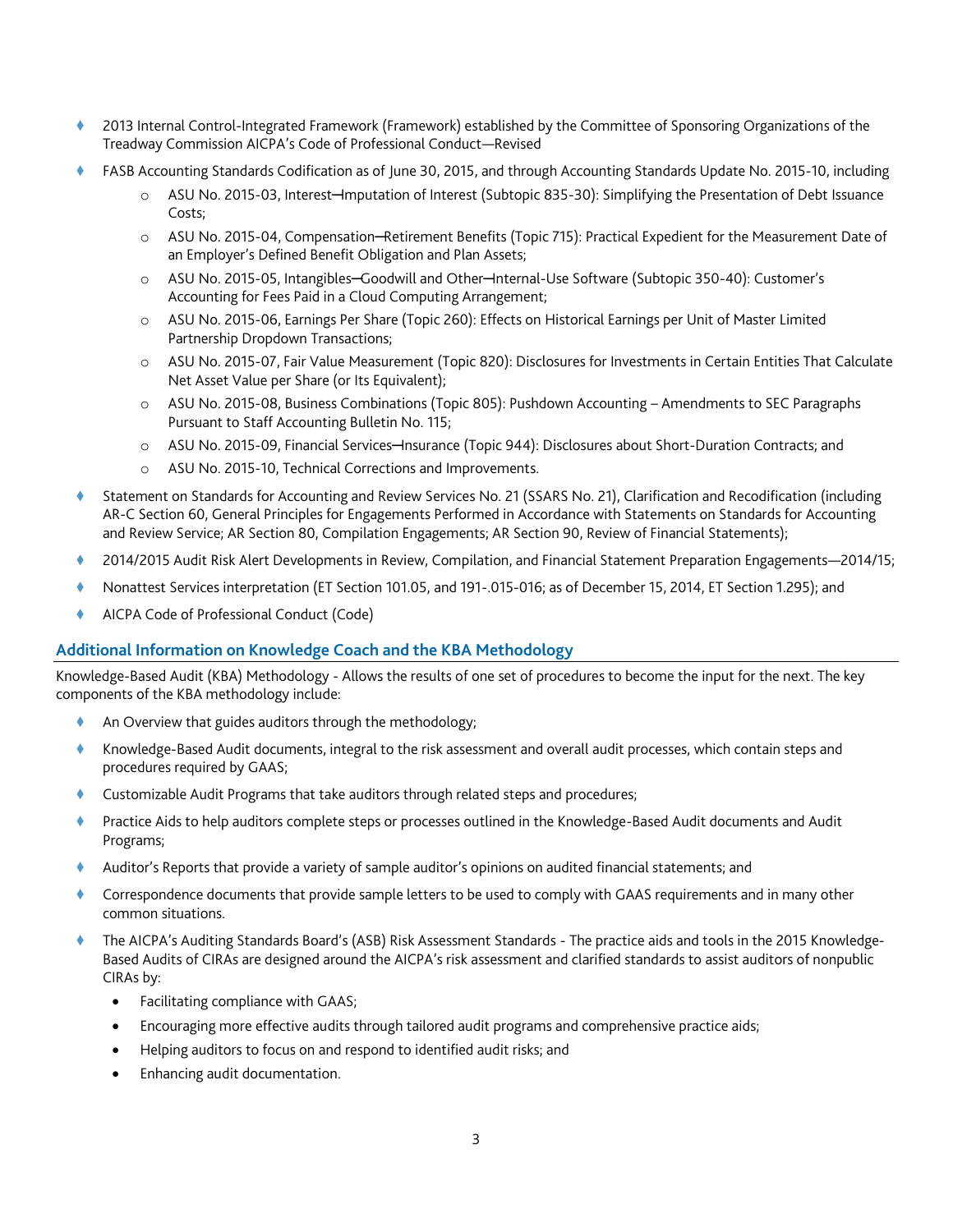Knowledge-Based Preparation, Compilation and Review (KBPCR) Methodology - Allows the results of one set of procedures to become the input for the next. The key components of the KBPCR methodology include:

- An Overview that guides practitioners through the methodology;
- CIRA Preparation Programs, Compilation Programs and Review Programs that take accountants through related steps and procedures designed for use in compilation and review engagements;
- Practice Aids to help accountants complete steps or processes outlined in other related documents and provide example financial statement formats for different types of entities;
- Reports that provide a variety of sample accountant's reports on compiled or reviewed financial statements;
- Correspondence documents that provide sample engagement letters and management representation letters to be used in many common situations; and
- Knowledge-Based Preparation, Compilation and Review documents, integral to the overall engagement process, that contain steps and procedures required by SSARSs.

The AICPA's Accounting and Review Services Committee (ARSC) SSARS - The practice aids and tools in the 2015 Edition of Knowledge-Based Preparations, Compilations and Reviews of Common Interest Realty Associations are designed around the AICPA's SSARS standards to assist accountants by:

- Facilitating compliance with the SSARS;
- Encouraging more effective engagements through tailored engagement programs and comprehensive practice aids; and
- Enhancing engagement documentation.

## ProSystem fx® Knowledge Coach

- ProSystem fx® Knowledge Coach functionality allows auditors/accountants to use the KBA or KBPCR based methodology more efficiently by eliminating the need for duplicate entry of the same information, tailoring documentation to each particular engagement, and documenting the link between risks identified and procedures performed. AUD-100 Tailoring Question, PRP-100 Tailoring Question Workpaper, CMP-100 Tailoring Question Workpaper or REV-100 Tailoring Question Workpaper is a document in Knowledge Coach that presents engagement-level questions designed to aid in tailoring the engagement documentation to fit each client. Completing the questions helps the auditor/accountant avoid duplication and unnecessary workpapers.
- Before you begin your audit, preparation, compilation or review, please review the guidance in AUD-101 Overall Audit Program, PRP-101 Overall Preparation Program, CMP-101 Overall Compilation Program or REV-101 Overall Review Program. These workpapers are intended to be your road map through a KBA and/or KBPCR methodology. You should start your audit, preparation, compilation or review with AUD-100 Tailoring Question, PRP-101 Overall Preparation Program, CMP-100 Tailoring Question Workpaper or REV-100 Tailoring Question Workpaper and AUD-101 Overall Audit Program, CMP-101 Overall Compilation Program or REV-101 Overall Review.
- In the Audit title only, risks can be captured via the Risk Summary task pane from any Knowledge Coach workpaper by the current editor of KBA-502 Summary of Risk Assessments. This allows the user to continuously assess risks during the engagement. Several workpapers prompt the consideration of the presence of risks, but the Risk Summary task pane must be used to document those risks. All documented risks flow to the Risk Summary. To ensure risks show in findings tables, make sure to check the "workpaper identified in" field of the Risk pane.
- The Risk Assessment features have been disabled for the 2015 Knowledge-Based Preparations, Compilations and Review Title for Knowledge Coach. Refer to KBP-101 Preparation: Significant Matters, KBC-101 Compilation: Significant Matters and KBR-102 Review: Significant Matters to accumulate and review significant issues and findings. PRP-801 Preparation Program, CMP-801 Compilation Program: Significant Risks and Uncertainties and REV-802 Review Program: Significant Risks and Uncertainties provides a guide for implementing the guidance related to the disclosure of certain significant risks and uncertainties.
- Information Flow helps cut down on the time spent duplicating information across forms. In addition, the flow of consistent information ensures that information and updates to information are not missed between workpapers. Drill-down functionality helps the user navigate quickly to the source of the information, aiding in the review of the audit/engagement file.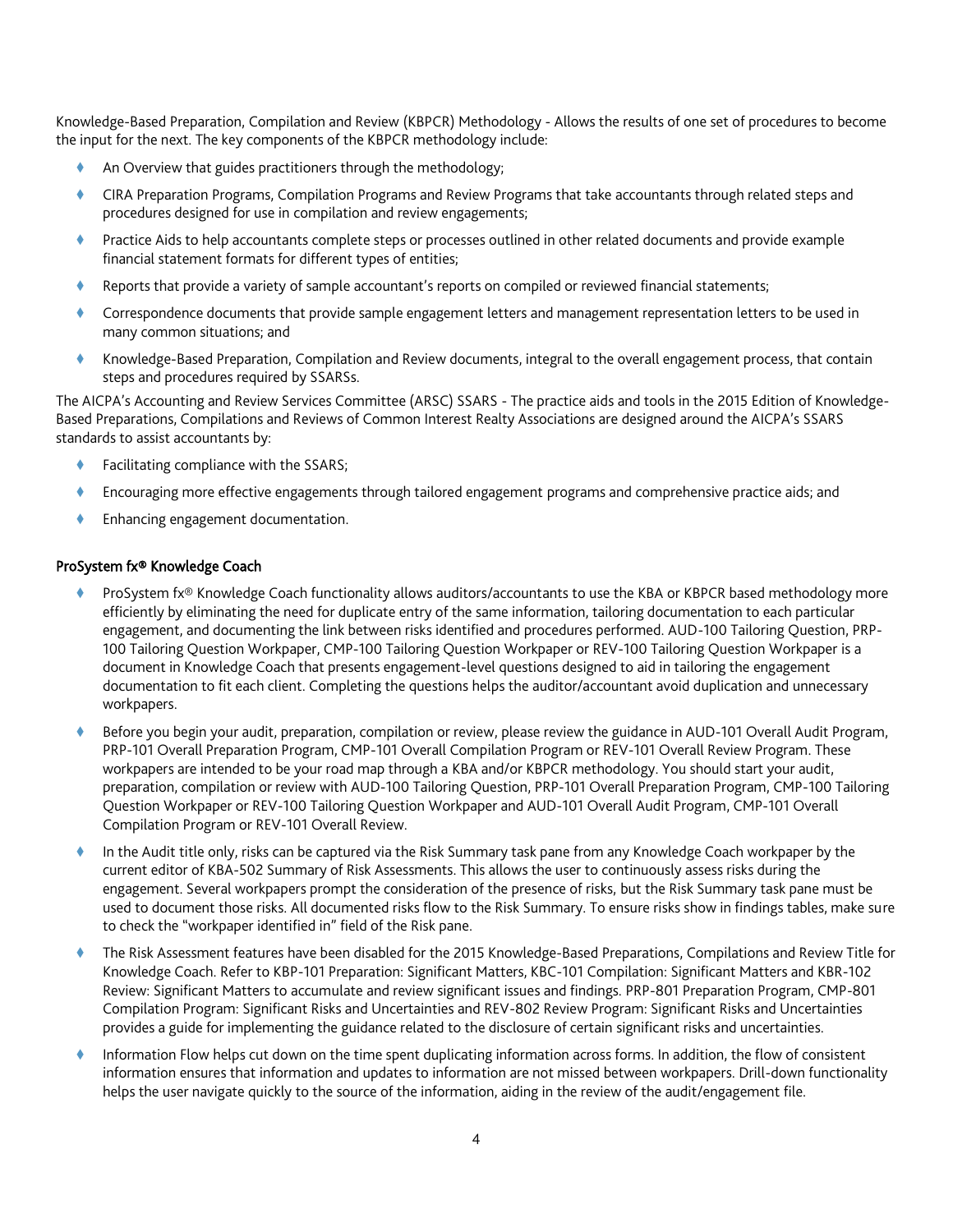- Diagnostics help keep track of unresolved issues like unanswered questions, incomplete risks, program steps not linked to risks or relevant assertions, missing workpaper, and more.
- Links to Accounting Research Manager (ARM)-If you subscribe to an ARM library that includes audit, preparation, compilation and review content, you can link directly to source material from Resources within Knowledge Coach workpapers. These links have been updated to reference to the accounting standards under the FASB Accounting Standards Codifications and the auditing standards issued by the AICPA. Also, if you subscribe to the Knowledge-Based Audits, Preparations, Compilations and Reviews of CIRAs Guide on ARM, you can take advantage of links to the audit, preparation, compilation and review guide material from within the Knowledge Coach documents.
- Interpretive Guidance is integrated into each Knowledge Coach template through the Tips view of each new task pane. Informational features include Practice Points, Examples, Optional Workpapers, and Resources to help auditors/accountants work more effectively and efficiently. You can also navigate from Resources within a document or the tip pane directly to CCH's Accounting Research Manager and industry audit guides by simply clicking on the Reference.

## Important Notes

- Make sure to save changes to workpapers before closing the workpaper or the binder to ensure data is correctly updated.
- If your Current Editor Knowledge Coach MS® Word workpapers become read-only or crash, please do the following:
	- Keep the binder with the affected workpapers open.
	- o Highlight the workpaper in the binder window and go to Tools > Save Knowledge Coach Answers.
- Knowledge Coach cannot be used within the Shared File Room (SFR) feature of Engagement. However, Knowledge Coach workpapers can be shared across team members through check in, check out, workpaper assignment, syncing to the central file room and through peer-to-peer sync in the same way other Engagement workpapers are shared.

#### System Requirements

- This title MUST be used with ProSystem *fx* ® Engagement version 7.1, ProSystem *fx*® Knowledge Coach version 2.1, and 2014 Financial Statement Base v4 and higher. If you are upgrading from ProSystem *fx*® Engagement 7.0 or lower please contact Technical Support at 1-800-PFX-9998, option 4 for detailed instructions.
- A minimum of 4GB of RAM is required for optimal performance when opening and navigating through ProSystem *fx*® Knowledge Coach workpapers.

## **Download Instructions**

Download the 2015 Knowledge Based Audits, Preparations, Compilations and Reviews of CIRAs from the ProSystem *fx* ®Knowledge Coach Updates section of the ProSystem *fx*® Engagement Support Web site at the following URL:

[http://support.cch.com/updates/KnowledgeCoach,](http://support.cch.com/updates/KnowledgeCoach) then select the Knowledge Coach Series (Audit, Preparation, Compilation or Review) and Download file link next to each individual title of the 2015 Knowledge-Based Audits, Preparation, Compilations and Reviews of CIRAs series. On some occasions the content package file (.KCP) will download with the extension changed to .ZIP. If this occurs, please change the extension of the downloaded file to KCP using all capital letters.

You must install the 2014 Financial Statement Base v4 title before installing the 2015 Knowledge Based Audits, Preparations, Compilations and Reviews of CIRAs.

The Financial Statement Base title is also available at the following link:<http://support.cch.com/updates/KnowledgeCoach>

If you have already installed this title for 2014 Knowledge-Based Audits of Commercial Entities, ensure you have the latest Knowledge Coach Content Update installed.

Important: ProSystem *fx*® Engagement version 7.1 or higher and Knowledge Coach version 2.1 must be installed on the computer in order to install this Knowledge Coach title. Additional requirements include Microsoft® Office 2007, Microsoft® Office 2007 Primary Interop Assemblies (PIA) and Visual Studio® 2005 Tools for the Office Second Edition Runtime, Visual Studio® Tools for Office System Runtime version 3.0, and Visual Studio® Tools for the Office System 3.0 Runtime Service Pack 1., Visual Studio® Tools for Office Runtime 4.0 (VSTOR) (32-bit version for 32-bit OS and 64-bit version for 64-bit OS).

The 2015 Knowledge-Based CIRAs (8/xx/15). KCP download is a proprietary file that must be installed from within Engagement. Save this KCP file to a location on your local drive and follow the Installation Instructions included in the Release Bulletin.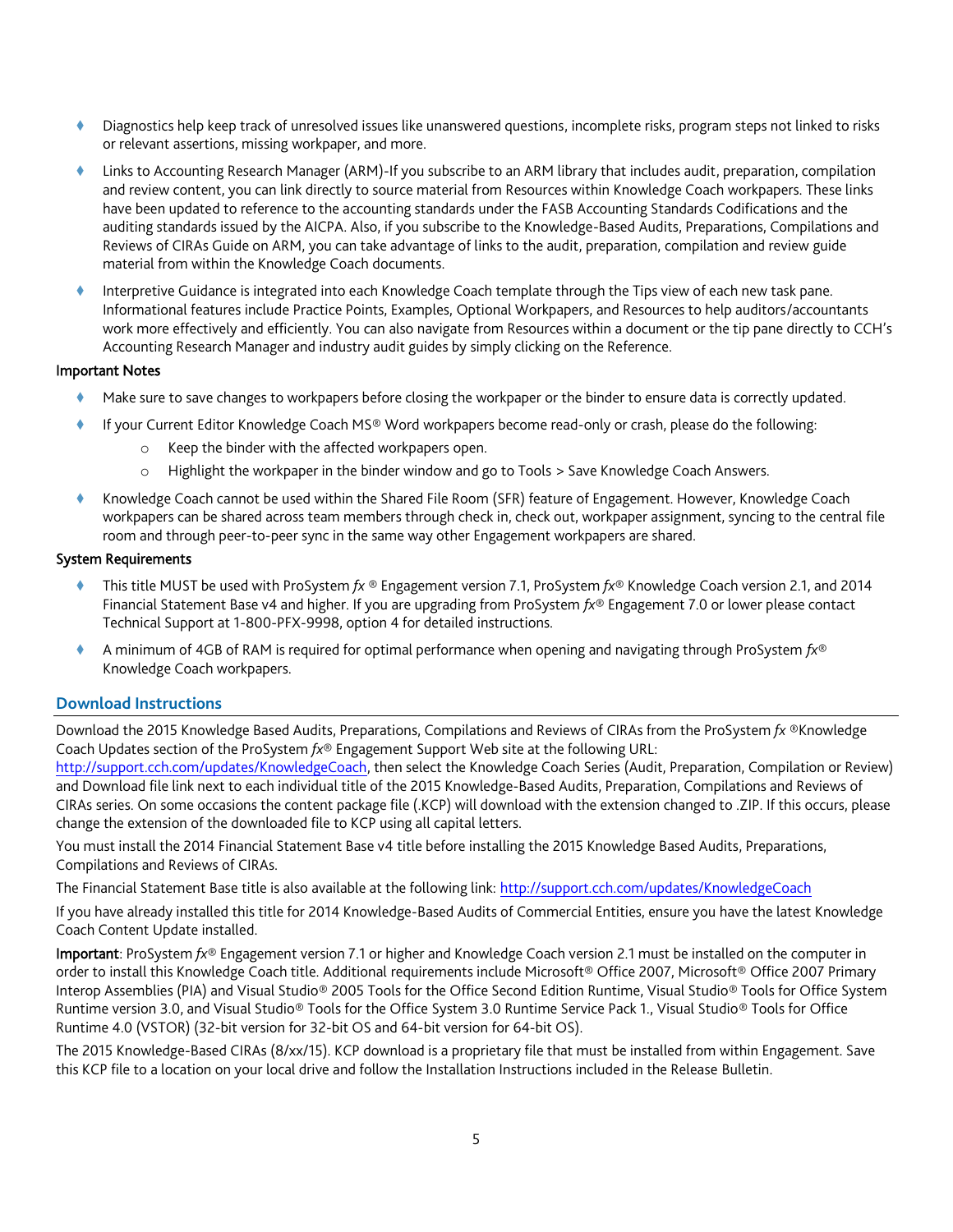## **Installation Instructions**

Once you have downloaded your Knowledge Coach title, you will need to add it to the list of titles within ProSystem *fx* ® Engagement. The only additional system requirement is approximately 75MB of disk space to store your Knowledge Coach Program content files. Please refer to the ProSystem *fx* ® Engagement with Knowledge Coach Release Notes for any other system requirements.

After downloading the 2015 Knowledge Based Audits, Preparations, Compilations and Reviews of CIRAs, do the following:

- Launch the ProSystem *fx* ® Engagement Workpaper Management application so that the Local File Room is displayed. Select Tools > Knowledge Coach Titles.
- The Knowledge Coach Titles window will be displayed.
- Choose Add Title.
- Browse to the title package file (\*.KCP) that you previously downloaded from the ProSystem *fx* ® Knowledge Coach Support Web site.
- Choose Open.
- The system will display a progress indicator while the title package is added. You will receive a message that the title has been successfully installed once the process is complete.

Once the title is added, you must release it, so that other staff members in your firm can use it. You may also wish to "unrelease" previous versions of the title.

To unrelease a title:

- Select a version of the Knowledge Based CIRAs titles.
- Choose Unrelease Title. The date will be removed from the Date released column and staff that do not have the staff group property right to insert unreleased titles will not be able to insert the unreleased titles into a binder.

Note: You can determine this access in the ProSystem *fx*® Engagement Admin module by selecting a staff group and choosing File > Properties > Content "Insert Knowledge Coach workpapers from unreleased titles" option.

To release a title:

- Select one of the Knowledge Coach titles in the list that has been added but is not yet released.
- Choose Release Title. The current date and time will be displayed in the Date released column, and the status will change to "Released."

Note: You must add and assign a Knowledge Coach module as well as the Knowledge Coach title license in the ProSystem *fx* ® Engagement Administrator before using the workpapers.

Important: Once the 2015 Knowledge-Based CIRA titles have been added and released, they will be automatically deployed to other staff members when they login to the "Office" location, or when they synchronize a binder that contains Knowledge Coach workpapers from this title.

## **Online Permission Key**

Permission key files may be downloaded from our Web site a[t https://prosystemfxsupport.tax.cchgroup.com/permkey/download.aspx](https://prosystemfxsupport.tax.cchgroup.com/permkey/download.aspx)  or when adding or updating the new licenses within ProSystem *fx*® Engagement with Knowledge Coach version 7.1 and higher. After updating the license file in the ProSystem *fx*® Engagement Admin module, licenses need to be assigned to the staff who will use 2015 Knowledge-Based Audits, Preparations, Compilations and Reviews of CIRAs.

If you have not already established a Single Sign-on (SSO) account with Customer Service, we urge you to do so at this time.

Permission keys are no longer generally distributed via floppy diskette. You can choose to continue receiving the diskette by going to <https://prosystemfxsupport.tax.cchgroup.com/service/accountadmin/> , clicking the Firm Administration link, and making the appropriate selection (SSO access is required), or by contacting Customer Service at 1-800-PFX-9998, option 4.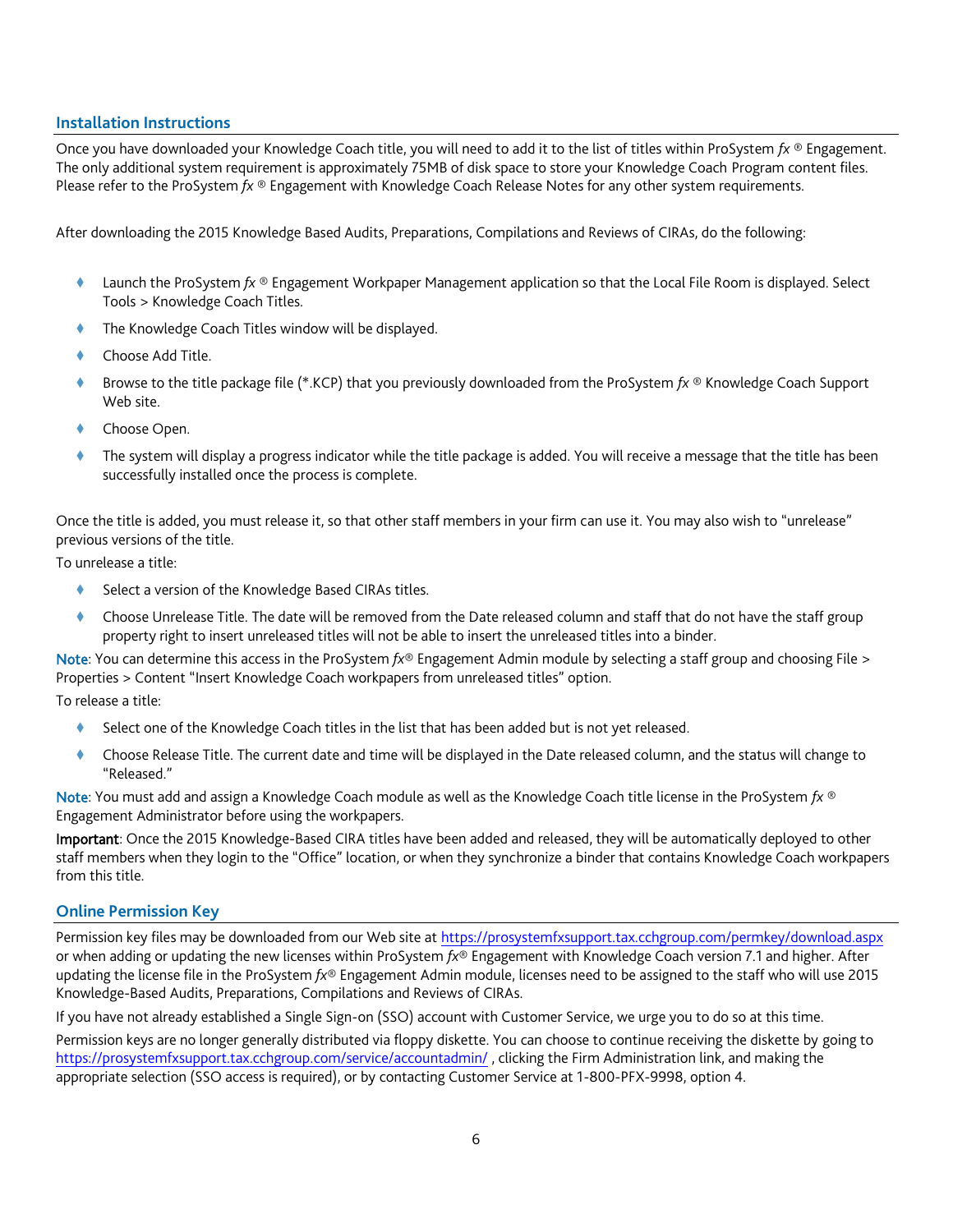# **Accounting Research Manager**

CCH's Accounting Research Manager is the most comprehensive, up-to-date and objective online database of financial reporting literature. It includes all authoritative and proposed accounting, auditing, and SEC literature, plus independent, expert-written interpretive guidance.

Our Weekly Summary email newsletter highlights the key developments of the week, giving you assurance that you have the most current information. It provides links to new FASB, AICPA, SEC, EITF, and IASB authoritative and proposal-stage literature, plus guidance from financial reporting experts.

Our team of content experts updates the system on a daily basis, so you can stay as current as possible. What's more, our experts attend critical, standard-setting meetings and summarize the results for you, which means you'll learn of newly released literature and deliberations of current financial reporting projects as soon as they occur! Plus, you'll benefit from their easy-to-understand technical translations. Our expert's interpretations clearly lay out what the rules mean from your perspective.

Also available in the Knowledge-Based CIRAs title, a guide that helps you comply with the most recent professional standards and guidance for the conduct of compilations and reviews and to integrate the use of practice aids, tools, and other resources with its guidance. This publication supplements and complements the Knowledge-Based documents that are available in Knowledge Coach.

With Accounting Research Manager, you maximize the efficiency of your research time, while enhancing your results. Learn more about our content, our experts, and how you can request your free trial by visiting [http://www.accountingresearchmanager.com.](http://www.accountingresearchmanager.com/) You can also access the Accounting Research Manager Web site by selecting the item in ProSystem *fx* ® Engagement from the Guidance tab on the Shortcuts bar in the Binder window.

Reference to Accounting Research Manager (ARM) – If you subscribe to an ARM library that includes CIRA content, you can link directly to source material from Resources within Knowledge Coach documents. These links have been updated to refer to the accounting standards under the FASB Accounting Standards Codifications. Also, if you subscribe to the Knowledge-Based CIRAs Guide on ARM, you can take advantage of references to the guide material from within the Knowledge Coach documents.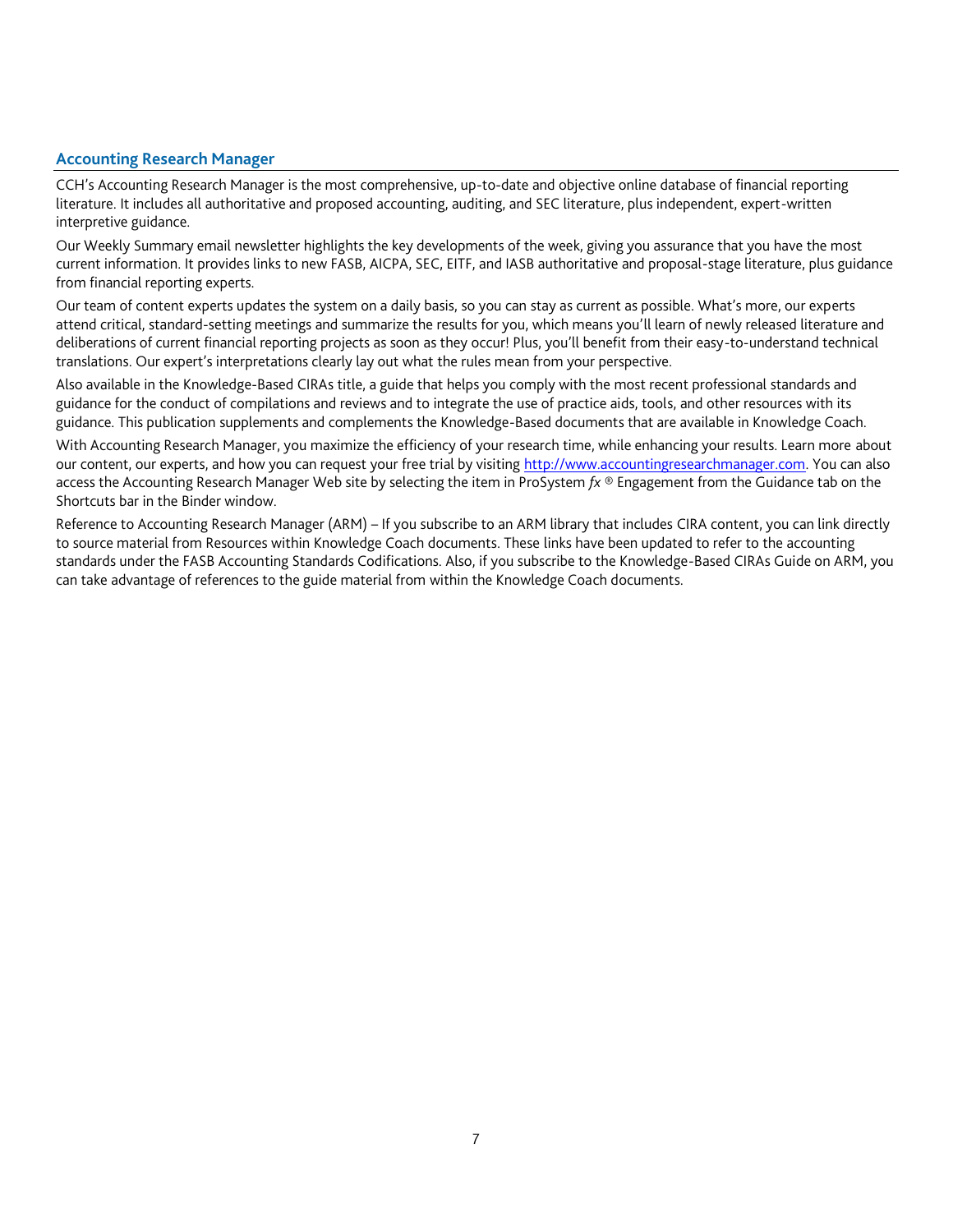# **Using Your Knowledge Coach Content**

To use your Knowledge Coach Workpaper Templates, open a binder in ProSystem *fx*® Engagement, select the workpaper tab into which you would like to insert the workpaper, and select New Knowledge Coach Workpaper from the toolbar or File menu. The New Knowledge Coach Workpaper dialog appears (Figure 1).

Select the New Knowledge Coach Title with the content you would like to use. You can only select titles you have installed. The information displayed changes to reflect the workpaper organization available for the selected title. Select the Knowledge Coach Workpaper Templates to insert into your binder and click OK. The Selected Workpaper Properties dialog appears. Each workpaper name is automatically loaded into the Name field. Add a workpaper index in the Index field and make any Name modifications you desire. You can also modify the tab location or the roll forward settings for each workpaper. Then click OK. The integrated Knowledge Coach workpaper is now inserted into your engagement binder. For more information on how to use Knowledge Coach workpapers in your binder, see the Knowledge Coach User Guide.



#### Figure 1 - New Knowledge Coach Workpaper

| Download<br>Description:     | 2015 Knowledge-Based Audits of CIRAs, 2015 Knowledge-Based<br>Preparations of CIRAs, 2015 Knowledge-Based Compilations of<br>CIRAs and/or 2015 Knowledge-Based Reviews of<br>CIRAs(8/10/2015) |
|------------------------------|-----------------------------------------------------------------------------------------------------------------------------------------------------------------------------------------------|
| Version:                     | Engagement v. 7.1 with Knowledge Coach 2.1 or higher and 2014<br>Financial Statement Base v4                                                                                                  |
| Release Date:                | August 2015                                                                                                                                                                                   |
| File size:                   | 18MB                                                                                                                                                                                          |
| Approx.<br>Download<br>Time: | 42 minutes at 56 kbps                                                                                                                                                                         |
| License:                     | <b>Full Version</b>                                                                                                                                                                           |
| Platforms:                   | Windows <sup>®</sup> 7, 8 and 8.1                                                                                                                                                             |
| Office:                      | Microsoft® Office 2007 required                                                                                                                                                               |